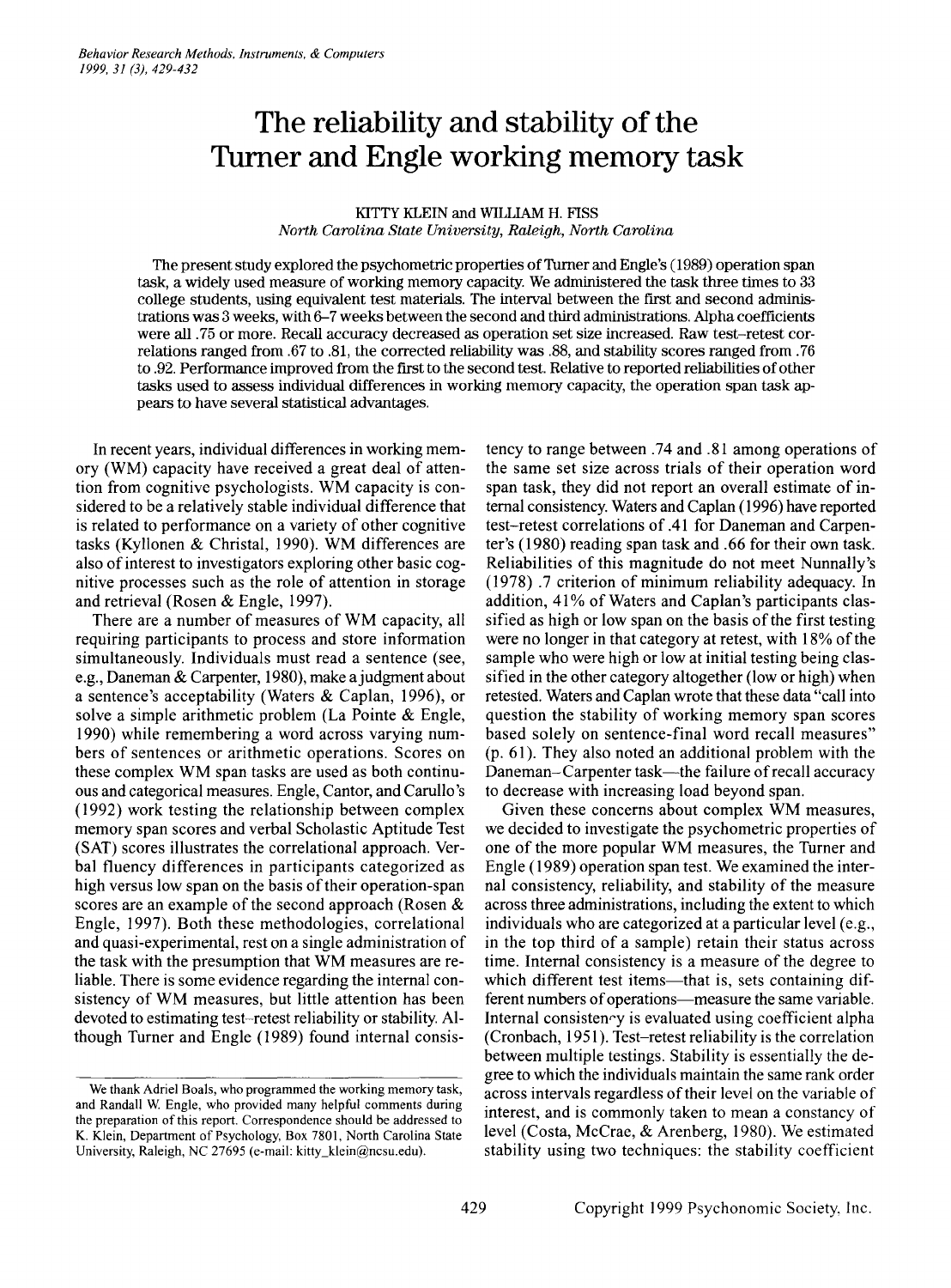formulae recommended by Heise (1969) and the extent to which individuals who are categorized at a particular level retain their status across time. Cutoff scores for defining individuals as high or low span are often established using upper and lower quartiles of the sampie (see, e.g., Cantor & Engle, 1993; Rosen & Engle, 1997). Such a method of classification may be problematic if WM span scores are unstable or unreliable.

We also investigated the degree to which recall accuracy decreases as operation set size increases. As the number of operations increases, WM load increases. To the extent that the task discriminates among individuals, there should be a decrease in the percentage of correct responses as the number of operations increases.

#### **METHOD**

#### **Participants**

Thirty-three college students volunteered for the study to earn partial research credit for their introductory psychology course. They were tested three times. The interval between the first and second testings was 3 weeks; the duration between the second and third administrations was 6-7 weeks. Nunnally (1978) has recommended an interval of about 2 weeks between testings to study short-range fluctuations. We selected the longer interval to study the longer term stability of scores within the time constraints of the academic semester.

#### Materials and Procedure

The operation word span task (La Pointe & Engle, 1990) consists of aseries ofsimple arithmetic operations with an answer followed by a one-syllable word—for example, " $(9 \times 1) - 9 = 1$  back." Each operation and its accompanying word was presented simultaneously, one equation-word pair at a time on a computer screen. The participants' task was to respond verbally whether the answer following the equals sign was true or false and then to say the word that followed the operation. The experimenter then advanced the program to the next operation. After varying sets of two to seven of these operations, a question mark on the screen prompted participants to write down as many of the one-syllable words from the previous set as possible. In all, three sequences containing one set of each size were presented. The first experimental set was always a twooperation set, followed by a three-operation set with the order of the following sets determined randomly. Roughly half of the answers to the arithmetic operations were correct; half were incorrect. Presentation order of the sets was the same for all individuals. Par-

ticipants were shown one practice problem and were told that they should try to remember as many words as they could, in any order, when prompted.

Three versions of the WM task were prepared, one for each administration. Each version contained a different set of arithmetic operations and words to be remembered equated for frequency. The operations and words were selected from the pools developed by Cantor and Engle (1993).

Scoring the WM task. Investigators have used a number of methods to score tasks that measure WM capacity (see Engle, Carullo, & Collins, 1991). Turner and Engle (1989) calculated two different scores: the set-size memory span and the total memory span. The set-size measure was the maximum size of the set in which the participant recalled the words correctly two out of the three times they were presented. The total memory measure was the sum of the number of correctly recalled words recalled in any order. Turner and Engle also eliminated data from participants who gave incorrect answers to more than 80% of the arithmetic equations. In this experiment, we calculated both the set-size and the total memory scores. However, we counted only words that were associated with correctly solved arithmetic problems, reasoning that incorrect answers to these simple equations suggest that the participant may have been concentrating on simply remembering the words without engaging in the processing task.

## RESULTS

Inspection of the data revealed high rates of accuracy for the arithmetic operations portion of the task. Five participants correctly recalled a word paired with an incorrectly answered equation; the maximum number of such correct recall/incorrect equation solutions was two.

We first examined the relationship between the two methods used to score the operation word span task. The correlations between the set-size memory span and total memory span at Times 1,2, and 3 were .89, .92, and .91, respectively. Following Turner and Engle (1989), the remaining analyses were conducted on the total memory span scores.

To estimate internal consistency, we computed the alpha coefficients for each administration of the WM task. Alpha coefficients are based on the average correlations of scores on any size operation set with the total WM scores. The results of the analysis are shown in Table 1. Given the high recall accuracy for two-operation

| Item-Total Correlations and Accuracy for Different Operation Set Sizes |        |                                 |        |                         |  |  |
|------------------------------------------------------------------------|--------|---------------------------------|--------|-------------------------|--|--|
|                                                                        |        | Correlations of Item With Total |        | Mean Accuracy Across    |  |  |
| Operation set size                                                     | Time 1 | Time 2                          | Time 3 | 3 Testings (Proportion) |  |  |
| Two                                                                    | .143   | .024                            | .025   | .990                    |  |  |
| Three                                                                  | .405   | .396                            | .403   | .919                    |  |  |
| Four                                                                   | .620   | .710                            | .574   | .753                    |  |  |
| Five                                                                   | .527   | .694                            | .763   | .629                    |  |  |
| <b>Six</b>                                                             | .656   | .665                            | .752   | .556                    |  |  |
| Seven                                                                  | .654   | .639                            | .822   | .460                    |  |  |
| Alpha                                                                  | .749   | .777                            | .752   |                         |  |  |
| Alpha adjusted*                                                        | .776   | .810                            | .829   |                         |  |  |

Table 1

\*Alpha adjusted is with Set Size 2 omitted.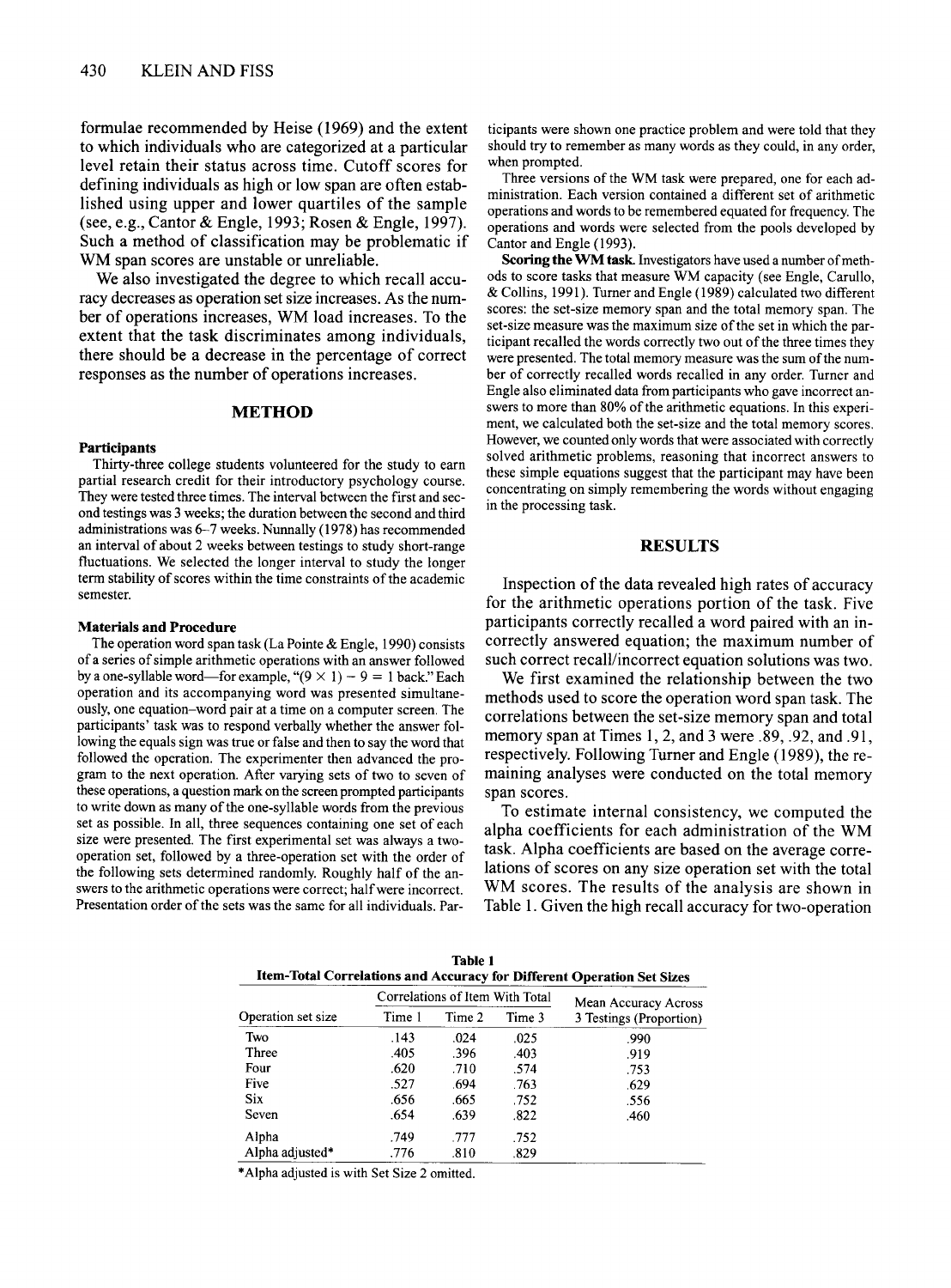sets, correlations of these items and total span score are low. The adjusted alpha was calculated for operation sets of sizes three to seven, omitting the two-operation sets.

Wenext examined the test-retest statistics for the WM span task. Table 2 displays the raw correlations between tests and the means for each test.

An analysis of variance indicated that there were differences in mean levels across the experiment  $F(2,64)$  = 9.75,  $p < .0002$ ]. Total memory span scores increased more than three items from Time 1 to Time 2, presumably evidence of practice effects; there was no further change between the second and third administrations.

Raw correlations across intervals were ofroughly the same magnitude as the internal consistency measures. The lowest test-retest correlation (.66) was between the Time 1 and Time 3 administrations. Test-retest correlations did not differ as a function of including or excluding the 2-operation sets.

Heise (1969) demonstrated that simple test-retest correlations may not measure true reliability of a measure because it is affected by temporal instability in the variable as well as by errors of measurement. Heise derived a formula for analyzing test-retest correlations when a variable is measured on at least three occasions that allows the separation of true score instability from measurement error and thus provides an estimate of the true reliability of the measures. Using Heise's formula, the true reliability for the version of the Turner-Engle WM task we employed was .883.

For our first stability index, we used another formula Heise (1969) developed to obtain true score stability coefficients for a given interval. The stability coefficient for the interval between the first and second administrations was .821; between the second and third, .92; and between the first and third, .756. Even the lowest of these coefficients exceeds two of the three raw test-retest correlations. The magnitude of these stability coefficients suggests that although there may be differences in mean levels, particularly from the first to the second administration, individuals do not change differentially across administrations.

In a second analysis of stability, we examined whether individuals classified as high or low span would maintain this categorization across the testing intervals. Owing to the small sample size, we could not utilize strict definitions of quartiles. We characterized individuals in the approximately top quartile at each administration as high

Table2 Raw Test-Retest Correlations and Means for the Three Administrations

| for the Three Administrations |        |           |              |  |
|-------------------------------|--------|-----------|--------------|--|
|                               | Time 1 | Time 2    | Time 3       |  |
| Time 1<br>Time 2              |        | .725      | .667<br>.812 |  |
| М                             | 50.00  | 53.12     | 53.88        |  |
| SD                            | 6.99   | 7.25      | 7.74         |  |
| Range                         | 36–66  | $41 - 70$ | $42 - 74$    |  |

span; participants in the approximately bottom quartile were considered low span. On the first testing, participants with scores of 54 or more were classified as high span  $(n = 10)$ ; participants with scores of 45 or lower  $(n = 10)$  were identified as low span. One individual in each group failed to maintain the same classification on the second testing, yielding a classification error rate of 10%. A lowererror rate (5%) occurred for Time 2-Time 3 stability. None of the Time 2 high-span participants ( $n =$ 10, WM scores exceeding 56) were classified as low span on the basis of their Time 3 scores. One person who was classified as low span on Test 2 ( $n = 9$ , WM scores below 49) was in the high-span group at Time 3 (WM scores above 56).

The second goal of the study was to examine recall accuracy for operation sets of each size. Table 1 presents the percentage of words accurately recalled for each set size, averaged across the three administrations. As would be expected if increasing the number of operations increases working memory load and if individuals differ in their ability to recall under load, recall accuracy decreased as set size increased  $[F(5,160) = 67.48, p < .0.0001]$ .

### DISCUSSION

Taken together, the WM scores obtained from three administrations of the Turner and Engle (1989) WM task indicate that it is an extremely reliable measure. The internal consistency statistics were acceptable, with alpha coefficients averaging .75. Raw score test-retest correlations were high, and the overall corrected reliability, .88, indicates the task is reliable at least across the 10 weeks of this study. Stability coefficients were acceptable and were highest for the longer interval (6-7 weeks) between testings. Although the stability of participants' classification as high or low span was much higher than Waters and Caplan (1996) have reported, this index was the least satisfactory of those studied. There are two obvious reasons for the classification errors across administrations. First, with such a small sample size, the misclassification of even a single individual appears as a relatively large error in percentage terms. Second, the distinction between extreme groups in terms of scores is relatively small. At Times 1 and 2, the difference between high- and lowspan groups was 7 points; at Time 2 it was 8 points. Given that these differences are roughly equivalent to the standard deviation of the measures, it is not surprising that the classification of a few individuals changed across administrations.

Recall accuracy declined as the number of operations required before recall increased. The extremely high recall accuracy and low variability for the two-set operations suggest that omitting these sets from the test would not alter its reliability in a college population.

One unexpected finding was the increase in measured WM span from the first to the second administration. It would appear that practice effects can account for this